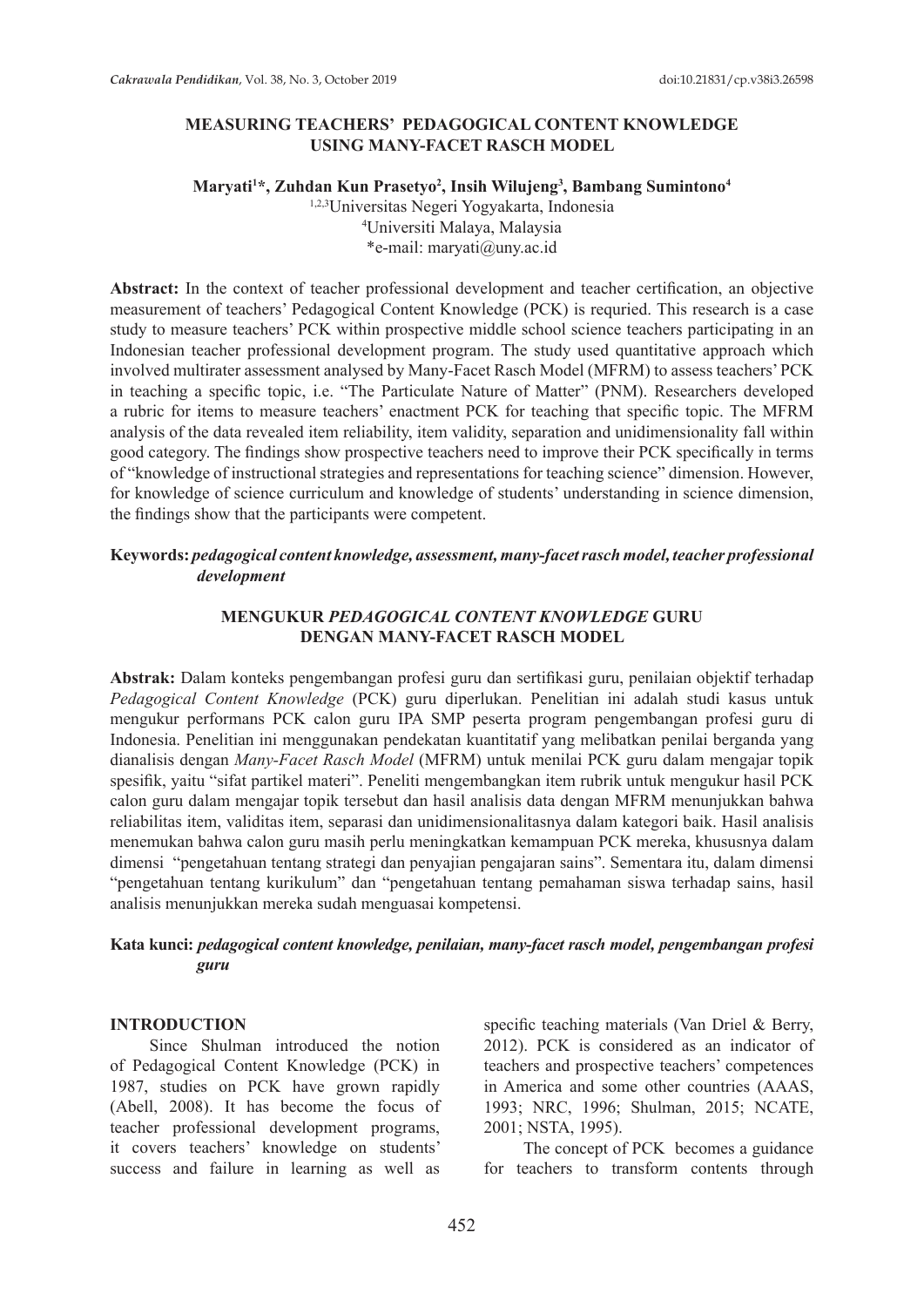representation, examples, and experiences (Ball, Themes & Phelps, 2008) and its not limited to teachers' knowledge of teaching certain topics, but it also refers to "what the teachers do in classrooms and their reasons" (Baxter & Lederman, 1999, p.158). This gives an indication that PCK must be explored at two levels: the planned PCK and enacted PCK, which in turn will give a better and clearer understanding of how teachers design and implement PCK in their classrooms. The Planed PCK is an amalgam of teachers' content knowledge and pedagogical knowledge of learning strategies needed, so that certain science topics can be comprehensively understood by students. The enacted PCK, on the other hand, refers to the type of PCK that can be observed during learning processes. PCK is often tacit, measuring it could be difficult, complicated, and time consuming. Some researchers make it possible to investigate with more efficient (Rohaan, Taconis, & Jochems, 2009), for instance the PCK rubric instrument for measuring purpose had been done by Park, Jang, Chen, & Jung (2011).

The 2012 PCK Summit resulted in an agreement that the PCK model that can be tested as a teacher's professionalism is "a model of teacher professional knowledge and skill [TPK&S] including PCK". This model introduces Pedagogical Content Knowledge (PCK) and skill, in which PCK is defined as both a knowledge base for planning and delivering a topic-specific instruction in a very specific classroom context and as a skill when engaged in the act of teaching. The TPK&S is actually derived from the generic teacher professional knowledge bases (TPKB) referring to topicspecific professional knowledge (TSPK). The knowledge category of TSPK explicitly contributes that: (1) the teaching contents occur at the topic level and not at the disciplinary level; (2) this knowledge combines subject matter, pedagogy, and context; and (3) TSPK is recognized as knowledge possessed by the profession, allowing it to assume a normative role (Gess-Newsome, 2015). This concept has also been developed by Mavhunga & Rollnick (2013) known as TSPCK (Topic-specific PCK).

Obviously teacher profesional preparation programs should emphasize more on "how to teach a specific topic" rather than "how to teach a subject". This means PCK in nature is

dynamic, not static (Baxter & Lederman, 1999) meaning that teachers' PCK can be developed all the time (Henze & Van Driel, 2015). Therefore, novice teachers usually demonstrate low PCK (Pitjeng, 2014; Van Driel, De Jong, & Verloop, 2002).Although PCK develops through teaching experiences, novice teachers' PCK can be developed through intensive training that collaborates with experts of content and pedagogy (Williams & Lockley, 2012; Loughran, Mullhall, & Berry, 2004; Loughran, Berry, & Mulhall, 2006). This is a challenging task for pre-service teacher educators (Aydeniz & Kirbulut, 2014).

Assessment of teacher's PCK is a prerequisite for any teacher professional development (Henze, Van Driel & Verlop, 2008; Park & Oliver, 2008; Nilsson, 2008). Much research has been carried out to capture and portray teacher's PCK (Loughran, et. al., 2006), yet little has been done to assess its quality, particularly in science education (Park & Suh, 2015; Mavhunga & Rollnick, 2011). This is due to the lack of clear operational definition (Smith & Banilower, 2015). Some researchers such as Tamir (1988); and Magnusson, Krajcik, & Borko (1999), have attempted to identify PCK components for assessing teacher's PCK. However, the PCK model that is widely applied in science education research is the one developed by Magnusson, et. al. (1999) which comprises five components such as Van Dijk & Kattmann (2006); and Kind (2009) who applied this model to improve teacher quality.

Research on teacher professional development programs attract researchers from different parts of the world (Postholm, 2012; Widodo & Riandi, 2013). Several studies suggest that the teacher professional development programs by Indonesian government apparently cannot effectively improve teachers' competencies (Rahman, Abdurahman, Kadariyanto, & Rusminanto, 2015; Sumintono & Subekti, 2015) and teachers who have received professional allowance sometimes are still considered incompetent (De Ree, Muralidharan, Pradhan, & Rogers, 2018). This is seemingly due to teachers' lack of subject mastery or content knowledge (Al-Samarrai, Chang, Ragatz, Shaeffer, Stevenson, & De Ree, 2013). Though content knowledge is prerequisite for developing TSPCK, the level of expertise of content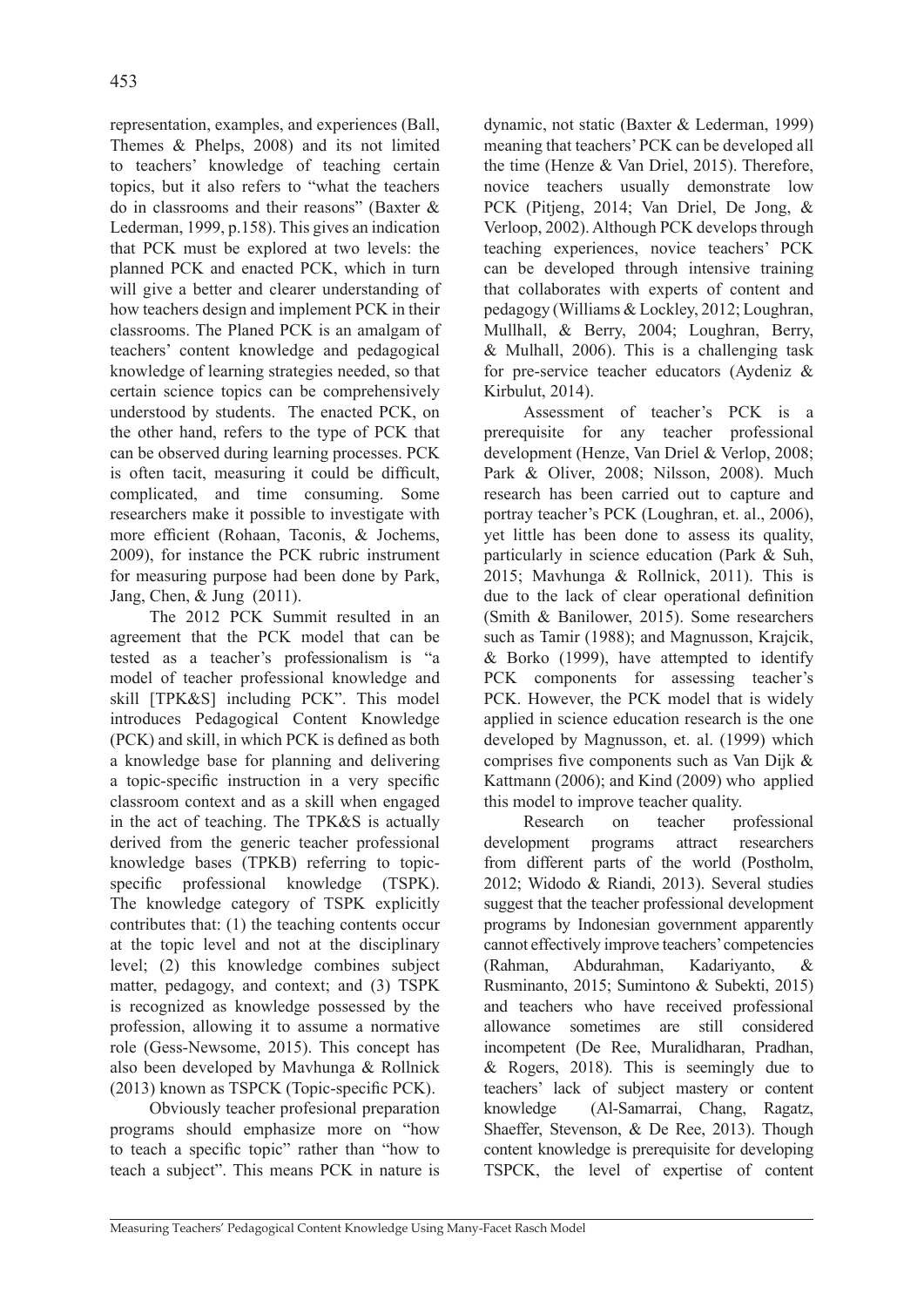knowledge is not always related to high TSPCK (Davidowitza & Potgieterb, 2016). The failure of teacher training programs is apparently due to the absence of problem solving related to "what will be done in classrooms". Most teacher training programs focus more on how to help teachers to learn about broad theories of teaching, learning, or a subject matter as a discipline (Aydeniz & Kirbulut, 2014). Meanwhile, Nealsen (2003) asserted that failure was caused by teacher training programs always involves a large number of participants and a wide range of curriculum content that leads to fewer opportunities for teachers to improve the material understanding and how to teach particular topics effectively.

Related to the teacher professional development program (Indonesian: *Pendidikan Profesi Guru, PPG*), it is necessary to measure teacher's PCK to evaluate the implementation of teacher training program. This study employed a quantitative analysis on middle school prospective science teachers' participating in that program. The researchers used a multi-rater assessment employing Many Facet Rasch model (MFRM) for quantitative data analysis. MFRM provides an accurate analysis result used to evaluate teachers' performances with a small number of subjects (Linacre, 2013). This quantitative study is an enacted PCK exploration focused on specific learning topics, that is "the particulate nature of matter" (PNM). The topic is the basis for understanding some chemical concepts and other scientific concepts (Snir, Smith, & Raz, 2003; Tsai, 1999). The understanding of PNM can even improve learning achievement in chemistry (Gabel, 1991). Harrison & Treagust (2002) recommend research on this topic to investigate both to science teachers and students. The aim of this study is to portray the PCK skill of middle school prospective science teacher and discuss their strengths and weaknesses by involved multirater assessment as a practice to achieve objective measurement.

# **METHODS**

This is quantitative study on on teacher professional development in Indonesia which took place in a natural setting, where researchers do not manipulate the educational or pedagogical arrangements. This study attempted to find out the quality of prospective science teachers' PCK and discussed it strengths and weaknesses.

# **Research Context**

This research conducted at the teacher professional development program in Indonesia who joined special program for prospective teachers (fresh graduates) who have served for a year in remote area. This program held for one year (two semesters). The first semester offered a workshop on the improving science learning understanding refered to subject-specific pedagogy (SSP) while the second one was conducted teaching practices in schools. The PNM is the first chemistry topic in the new curriculum for middle schools science classes which aims to distinguish the characteristics of solids, liquids and gases both macroscopically and sub microscopically (composition and motion of particles) followed by topics on elements, compounds and mixtures (Wahono, Rahmadiyati, & Hidayati, 2016a; 2016b). Students at the middle school can start think abstract based on the piaget's theory (Gelman & Baillargeon, 1983), where the chosen topic can be so associated with kinetic theory of matter, i.e. the composition and motion of particles in solids, liquids, and gases (Toplish, 2010; Nakhleh, Samarampungavan, & Saglam, 2005; Ayas, Özmen, & Çalık, 2010).

The specialty of the new curriculum content is the emphasis on scientific approach in the learning process (Majid, 2013) which to stimulate five science learning skills, namely observing, questioning, associating, experimenting, and networking. This is a good chalenge for the prospective teachers to implement effective learning strategies related to submicroscopic of matter topic. Some researchers have proven the effectiveness of learning strategies which can improve students' understanding, e.g. demonstrations using real object to describe particle motion (Boz & Boz, 2008; Tsai, 1999), role playing demonstration (Tsai, 1999; Purvis, 2006), and computer animation (Boz & Boz, 2008).

# **Subject and Data**

All subjects in this study are prospective teachers who have just graduated from the science education study program from three state universities in Java, Indonesia, who have an average age of the same, i.e. 23-24 years old with one year teaching experience. Sample consisted of five male (code Is, Zk, Rl, Tn and Hr) and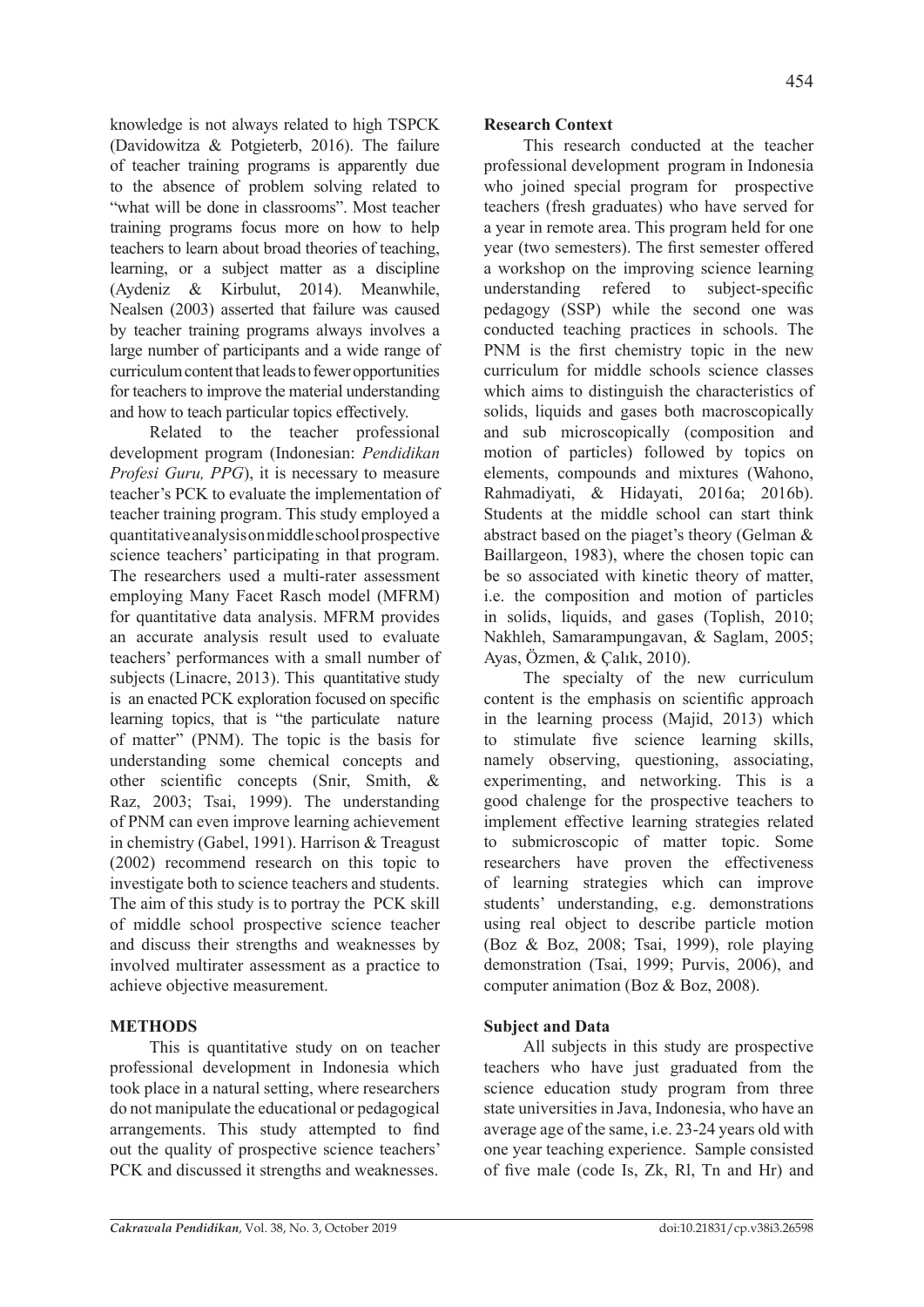eleven female (Nr, Rs, Rn, Rr, Ms, Lt, De, Na, Ot, Bt, and Ld). All of 16 prospective teachers (which were ratees) divided into three groups based on their teaching practice location in three public middle schools in Surabaya, Indonesia. The researchers videotaped their classroom activities and observed while teaching the PNM topic and colected their lesson plan. Then, there were six lecturers (acted as raters) who asked to assess the 16 teachers by using a rubric instrument which consisting of 12 items. Thus, total data collected was 16 teachers x 12 items x 6 lectures  $= 1152$  and there was no missing data in this study.

# **Instrument**

The researchers developed the PCK rubric instrument which designed to measure only three key components related a particular topic, (i.e., knowledge of science curriculum; knowledge of student understanding; knowledge of instructional strategies and representations for teaching science) among the five components suggested by Magnusson, et. al. (1999). The instrument consisting of 12 items to assess teachers' PCK which all items were organized based on the literature review on the PNM topic teaching which is proposed by some researchers, such as  $Boz & Boz (2008)$ ; Tsai (1999); and Purvis (2006). The descriptions of PCK components organized in rubric items are presented in the Table 1 each item in the rubric was rated on a four-point rating scale  $(1=$  limited,  $2=$  basic,  $3=$  proficient, and  $4=$  exemplary).

# **Data Analysis**

The data collected was analyzed with MFRM, which is a development of rasch model measurement for the purpose of multi raters analysis. Firstly, the raw scores data of teachers' PCK observation using the rubric were collected from the six raters; then the data were keyed in into Microsoft Excel, after that a specific coding to analyses the data is prepared to be calculated by Facets software version 3.7.2. The MFRM analysis included in this study are three facets i.e. raters, prospective science teachers' PCK, and 12 items.

The MFRM calibration in this study is based on severity  $(C)$  of the raters  $(i)$ ; which affects the assessment of the probability of teachers' PCK (n) on rubric items (i) to determine the threshold category (k) for the raters (j) with the following equation:

$$
P_{nikj} = \frac{e^{(\beta_n - \delta_i - F_k - C_j)}}{1 + e^{(p_n - \delta_i - F_k - C_j)}}
$$

| <b>PCK Component</b>                                                                    | <b>Description</b>                                                                  | <b>Item Code</b> | <b>Source</b>     |
|-----------------------------------------------------------------------------------------|-------------------------------------------------------------------------------------|------------------|-------------------|
| Knowledge of science                                                                    | Big idea of this topic                                                              | <b>BIT</b>       | Lesson plan       |
| curriculum                                                                              | Understanding the Sequencing learning                                               | <b>USL</b>       |                   |
|                                                                                         | Understanding about the importance of this<br>topic                                 | <b>UIT</b>       |                   |
| Knowledge of students'<br>understanding in science                                      | Understanding the prior knowledge                                                   | <b>UPK</b>       | Lesson plan       |
|                                                                                         | Understanding the difficulty of this topic                                          | <b>UDT</b>       |                   |
| Knowledge of<br>instructional strategies and<br>representations for teaching<br>science | Designing computer animations media                                                 | <b>DCA</b>       | Lesson plan       |
|                                                                                         | Teaching by computer animation                                                      | <b>TCA</b>       | Class observation |
|                                                                                         | Designing the role playing media                                                    | <b>DRP</b>       | Lesson plan       |
|                                                                                         | Teaching by role playing demonstration                                              | <b>TRP</b>       | Class observation |
|                                                                                         | Designing real object media                                                         | <b>DRO</b>       | Lesson plan       |
|                                                                                         | Teaching by real object observtion                                                  | <b>TRO</b>       | Class observation |
|                                                                                         | Undertanding the weaknesses and Strengths of<br>the implemented teaching strategies | <b>UWS</b>       | Reflection        |

**Table 1. The Descriptions of the PCK Rubric Items**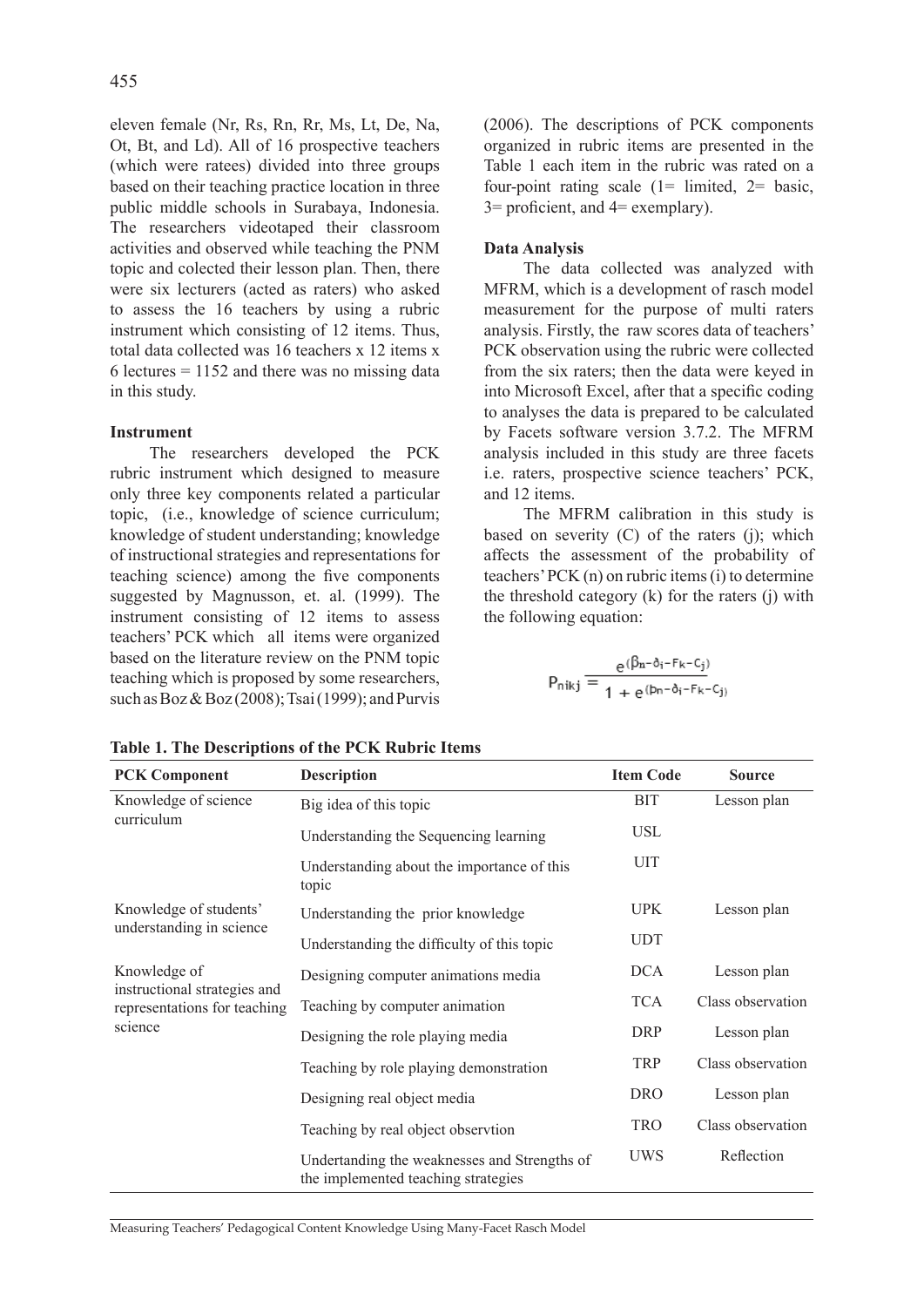This equation encloses teachers' PCK  $(\beta_n)$ , rubric items' difficulty level  $(\delta_+)$ , the difficulty level threshold  $(F_k)$ , and raters' severity  $(C_j)$ (Boone, Staver, & Yale, 2014; Englehard, 2013). As an advancement of Rasch model, MFRM is a logistical measurement model based on probability then logarithm which is able to provide information on raters' accuracy, reliability, and validity, indices to be used as criteria are the value of outfit means-square (MNSQ) , a standardized outfit (ZSTD), and point measure correlation (Pt.MeaCor) (Boone, et. al., 2014; Bond & Fox, 2015; Linacre, 2017).

# **RESULTS AND DISCUSSION Result**

### *The Quality of PCK Assessment Rubric Items*

The MFRM analysis of the data as Table 2 below presents a summary of the statistics on the reliability and separation index of both the items and the raters of the MFRM analysis results. Both of ratee and item reliability is classified as very good for a measurement, its value more than .8 (Bond & Fox, 2015; Linacre, 2013).

The high item reliability shows that all items define the latent variable well. This means that the twelve items can be relied upon and can be used in different groups of respondents. Whereas the item separation index shows item difficulty range (Perera, Sumintono, & Jiang, 2018). In this study, the item separation index of 5.0 and value of standard deviation clearly indicates a good distribution of item difficulty (Fisher, 2007). This criterion shows that this PCK assessment instrument is suitable and reliable to identify the science teachers's PCK. Whereas separation index for ratee indicates how well this rubric can assess "people's ability" in terms of latent nature, namely PCK in teaching that specific topic.

|  |  | Table 2. Reliability and Separation Report of MFRM Analysis |
|--|--|-------------------------------------------------------------|

|       | <b>Logit Mean</b> | <b>Standar</b><br><b>Deviation</b> | <b>Separation</b><br><b>Index</b> | <b>Reliability</b> | <b>Standard</b><br><b>Error</b> |
|-------|-------------------|------------------------------------|-----------------------------------|--------------------|---------------------------------|
| Ratee | 00                | .90                                | 2.98                              | .90                | .29                             |
| Item  | 00                | 1.50                               | 5.0                               | .97                |                                 |

| Item       | <b>Measure</b> | <b>Model</b><br>S.E. | Infit       |             | Outfit      |             | Correlation |
|------------|----------------|----------------------|-------------|-------------|-------------|-------------|-------------|
|            |                |                      | <b>MNSQ</b> | <b>ZSTD</b> | <b>MNSQ</b> | <b>ZSTD</b> | PtMea       |
| <b>TCA</b> | 2.13           | .34                  | 1.80        | 2.0         | 2.18        | 1.5         | .62         |
| <b>DRP</b> | 1.91           | .42                  | .74         | $-.5$       | .47         | $-.7$       | .86         |
| <b>DCA</b> | 1.91           | .42                  | .74         | $-.5$       | .47         | $-.7$       | .86         |
| <b>TRP</b> | 1.63           | .30                  | 1.69        | $2.0$       | 1.67        | 1.3         | .68         |
| <b>UWS</b> | $-.13$         | .21                  | 1.15        | $.8\,$      | 1.24        | 1.1         | .62         |
| <b>DRO</b> | $-.40$         | .21                  | 1.12        | .6          | 1.15        | $.8\,$      | .59         |
| <b>TRO</b> | $-.40$         | .21                  | 1.12        | .6          | 1.15        | $.8\,$      | .59         |
| <b>BIT</b> | $-.65$         | .21                  | .61         | $-2.4$      | .61         | $-2.2$      | .80         |
| <b>UIT</b> | $-1.15$        | .22                  | .83         | $-.8$       | 1.03        | $.2\,$      | .68         |
| <b>USL</b> | $-1.37$        | .22                  | .96         | $-.1$       | .84         | $-.6$       | .79         |
| <b>UPK</b> | $-1.37$        | .22                  | .96         | $-1$        | .84         | $-.6$       | .79         |
| <b>UDT</b> | $-2.12$        | .25                  | .99         | .0          | 1.53        | 1.8         | .41         |
| Mean       | .00            | .27                  | 1.06        | $\cdot$ 1   | 1.10        | $.2\,$      | .69         |
| <b>SD</b>  | 1.44           | .08                  | .35         | 1.2         | .49         | 1.2         | .13         |

### **Table 3. Psychometrics Attributes of Items**

*Cakrawala Pendidikan*, Vol. 38, No. 3, October 2019 doi:10.21831/cp.v38i3.26598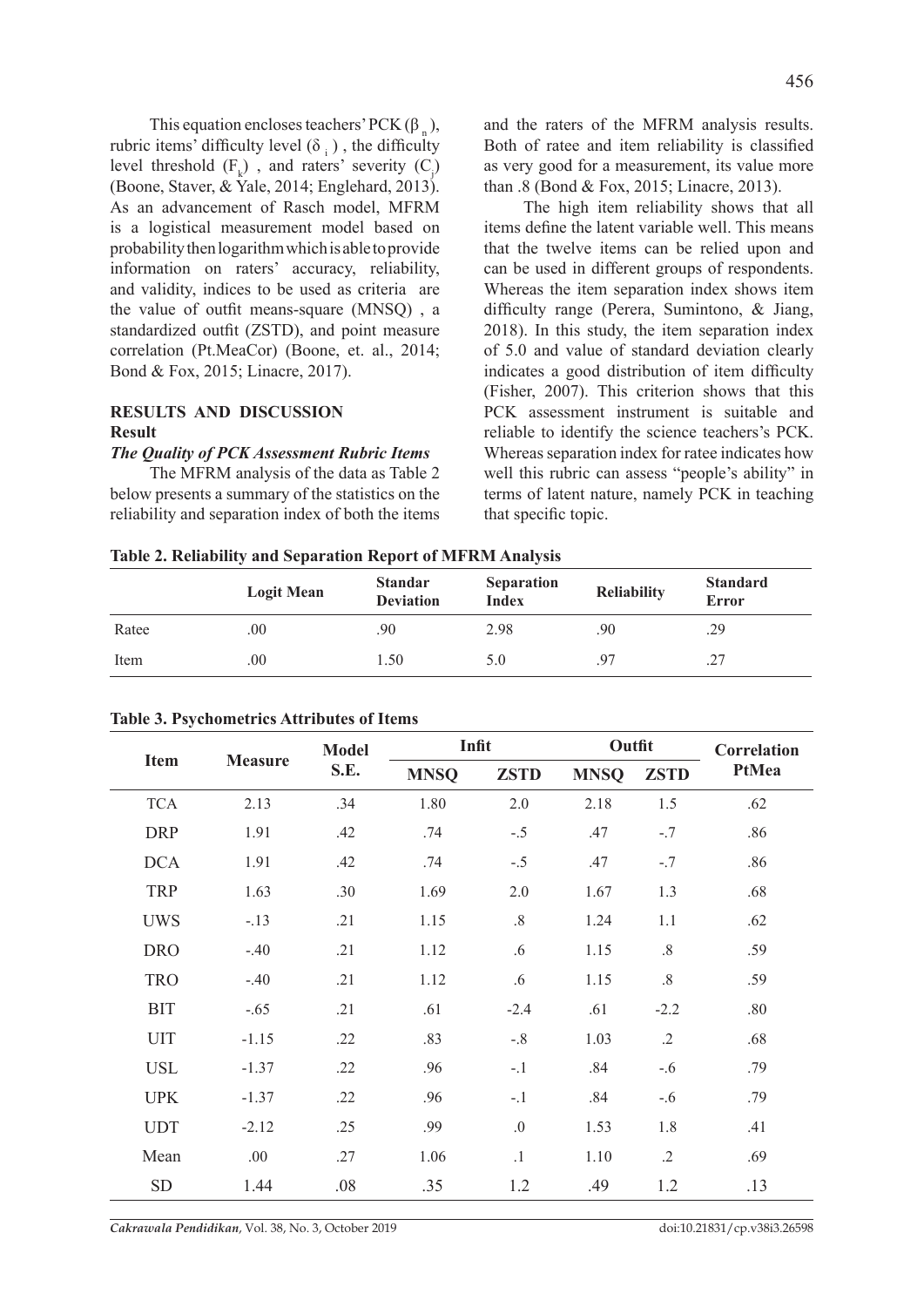The overall quality of rubric items for assessing teacher's PCK is shown at in Table 3. It is found that the logit values of all items/measure fall within +2SD and -2SD (all between +2.88 to -2.88 logit) indicating that there is no outlier item. The Measure correlation point values fall within .32  $\leq x \leq 8$  (all positive) suggesting that all items are in accordance with the agreed latent variables. The indices of outfit MNSQ value should be between .5-1.5, the table shows that at least three items above it (item TCA, TRP and UDT) which consider not good for measurement but outfit ZSTD and point measure correlation still okay for measurement. The MFRM analysis of all items also shows high unidimensionality of items based on the minimum of 40% variance in Rasch Model (Engelhard, 2013). In this study, the Variance is 60.98% suggesting that all items in the instrument is measure one dimension.

### *Prospective Science Teachers' PCK*

The analysis results of prospective science teachers' PCK using MFRM is shown in the second column of Figure 1 (the simultaneous measurement of logit distribution of prospective teachers' PCK) and PCK assessment rubric items about "the particulate nature of matter" is in the third column. The first column ("logit scale") is sorted from the lowest to the highest. Logit distribution scale is in a mean zero logit (Boone, et, al., 2014).The result shows that the prospective science teachers (ratee) are within zero logit meaning that they have average ability.



**Figure 1. Variable Map of Ratee and Items**

Based on Figure 1 and Table 3, the ratee's distribution logit is within +2.13 to-2.12 and sorted from the lowest to the highest with mean values of .0 and SD .90 (see Table 2). A prospective teacher with initial Is has the highest logit while a prospective teacher called Ld has the lowest one (the second column). The SD value is essential to classify the prospective teachers' PCK. The ratee with logit higher than the SD demonstrate good comprehension on PCK, the ratee with logit lower than -SD has poor comprehension on PCK, and those with the in between demonstrate moderate comprehension on PCK (Perera, et. al., 2018). The second column of Figure 1 shows that prospective teachers with initials Is and Nr are ratees with the best comprehension on PCK. The other 9 ratees (Rs, Tn, Rl. Rr, Na, Nr, Zk, Ot and Lt) have moderate PCK while the rests (Bt, Hr and Ld) have poor PCK. This categorization of ratee into three groups is supported by the index separation value (Table 3) for the ratee. In each category of teachers' PCK abilities, five male teachers spread in three groups, i.e. one male in good teacher (Is), three males in the moderate (Tn, Zk, and Rl) and one male (Hr) in the poor group.

#### *The PCK Item Calibration*

The Table 4 shows distribution of 12 PCK item calibration, which is item difficulty level (logit value item or LVI as appear in the Table 3) based on raters assessment to the performance of prospective teachers. The classification of the items into three difficulty level was done by dividing the distribution of the item logit score based on mean and standard deviation values. There were 4 items (33%) in difficult category (LVI  $> +1.44$  logit); 7 items (58%) in the moderate category  $(+1.44 > LVI > -1.44)$ and one items  $(9\%)$  in the easy category (LVI < -1.44 logit). Overall, raters rated the prospective teachers were good in the first two dimensions, which are in knowledge of science curriculum and knowledge of students' understanding in science; but the prospective teachers still struggle in terms of knowledge of instructional strategies and representations for teaching science dimension.

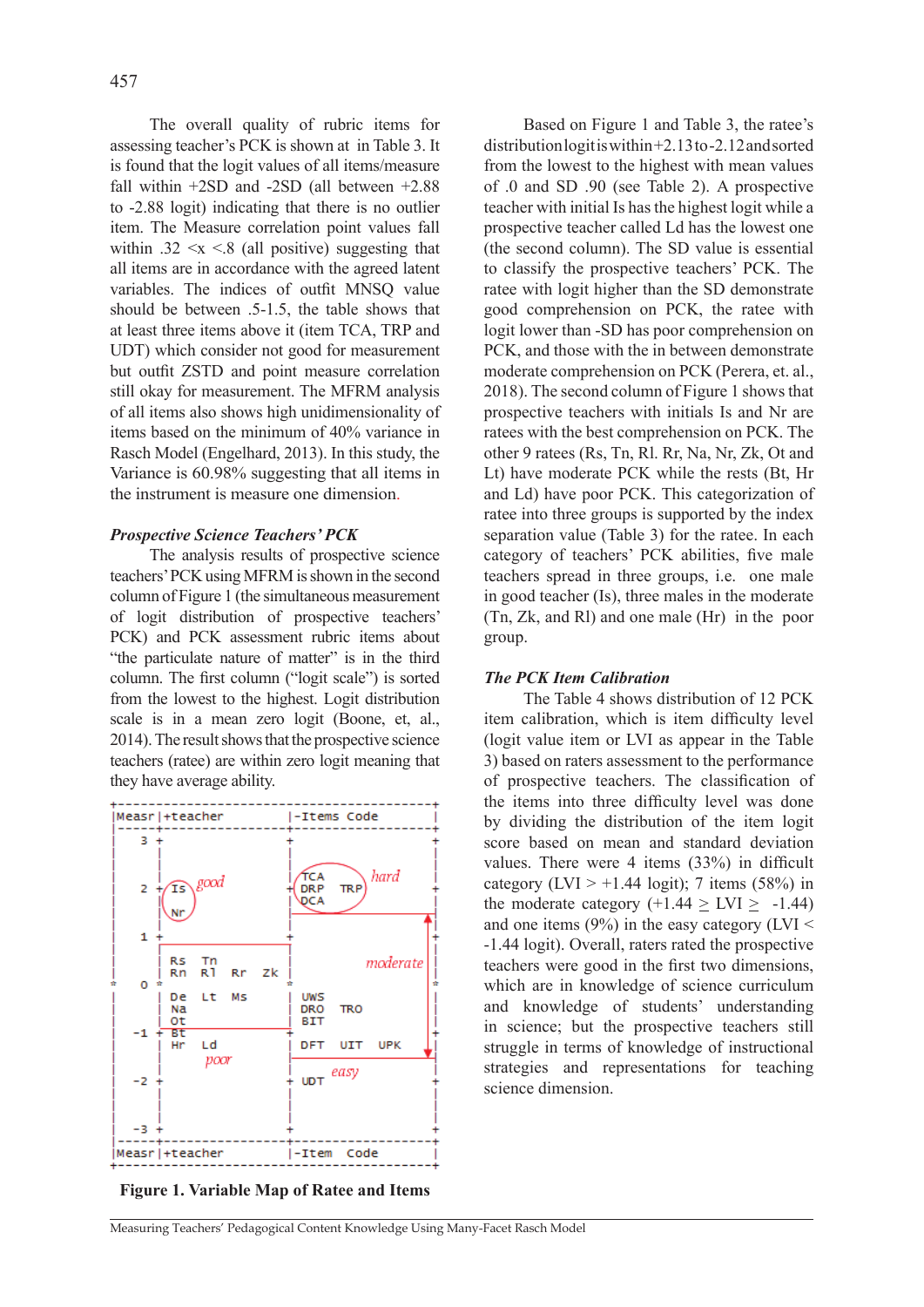| Dimension                                               | Difficult          | Moderate      | Easy                     |  |  |  |
|---------------------------------------------------------|--------------------|---------------|--------------------------|--|--|--|
| Knowledge of science curriculum                         |                    | BIT, USL, UIT |                          |  |  |  |
| Knowledge of students' understanding                    |                    | <b>UPK</b>    | UDT                      |  |  |  |
| Knowledge of instructional strategies                   | TCA, DRP, DCA, TRP | UWS, DRO TRO  | $\overline{\phantom{a}}$ |  |  |  |
| $D_{\text{reconoative}$ too har akilla in understanding | <b>Dissoussion</b> |               |                          |  |  |  |

Difficulty level

# **Table 4. PCK Item Calibration**

Prospective teacher skills in understanding student ability show they know better, even the raters rated they capable of understanding the difficulty of PNM topic (item UDT). This showing that the prospective teachers have study and include that in their lesson plan and teaching preparation. Understanding of the PNM subject also not having problem by the prospective teachers, they are capable of that.

Meanwhile, component of "knowledge of instructional strategies and representations for teaching science" dimension is classified as difficult and moderate items. On that component, items related to the use of computer animationbased learning strategies and role playing demonstration are classified as 'difficult' items (DCA, DRP, TRP & TCA). Two items which are assosiated to the use of learning strategies by real objects include are 'moderate' items (DRO and TRO); and one item connected to their understanding of the weaknesses and strengths of the learning strategies (UWS) they use are also classified as 'moderate' items.

The assessment of all raters revealed these four items (DCA, DRP, TRP & TCA) are not mastered by most participants. Only two participants with high person logit (good teachers), i.e. Is and Nr master these four items (see Figure 1). DCA item is related to teachers' ability to design learning assisted with computer animation learning media. The use of learning media is to help students to comprehend the arrangement and particle movement of solids, liquids, and gases. Meanwhile, TCA is an item that represents teachers's ability to implement computer-based animation learning in classrooms. In addition, DRP item represents teachers's ability to design learning processes using role playing demonstration to help students in understanding the arrangement and particle movement of matter; and item TRP is used to assess the teacher's ability to implement role playing demonstrations in their respective classes.

# **Disscussion**

Teaching and learning is a complex task; thus, it is very important for prospective teachers to be able to distinguish between the different components included in teaching practice. The ability to identify each component in the teaching practice receive wide attention from educational researchers, especially in the context of science education to assess and improve the PCK of prospective science teachers (Park, et. al., 2011; Park & Oliver, 2008). This research area is full of challenges due to their difficulties in conceptualizing PCK (Aydeniz & Kirbulut, 2014).

In this study, we develop instruments to measure teachers PCK on specific topic "The particulate nature of matter" (PNM) and has been proved reliable and valid after being analyzed with many facet rasch models (MFRM). Thus, it can be used to assess teachers' PCK in different sample groups. In addition, prospective teachers and in-service teachers should pay attention to important elements for effective teaching (Grossman, 2011; Bryan & Abell, 1999).

PCK teachers' skill in this research devided into three groups, i.e. good, moderate and poor, where two teachers in good teacher, eleven teachers in moderate and three teachers in poor one. All samples have the same educational background, age and teaching experience. The overall samples are dominated by female, but all five male teachers are spread almost equally across three categories (good, mederate and poor). This shows that male and female teachers have the same potency to develop their PCK skills**.**

The results of this study suggest that the prospective middle school teachers' PCK for teaching "The particulate nature of matter" or PNM is relatively low, because only 12.5% of prospective teachers have high PCK. This result is not surprising considering that the participants are novice teachers (Baxter & Lederman, 1999;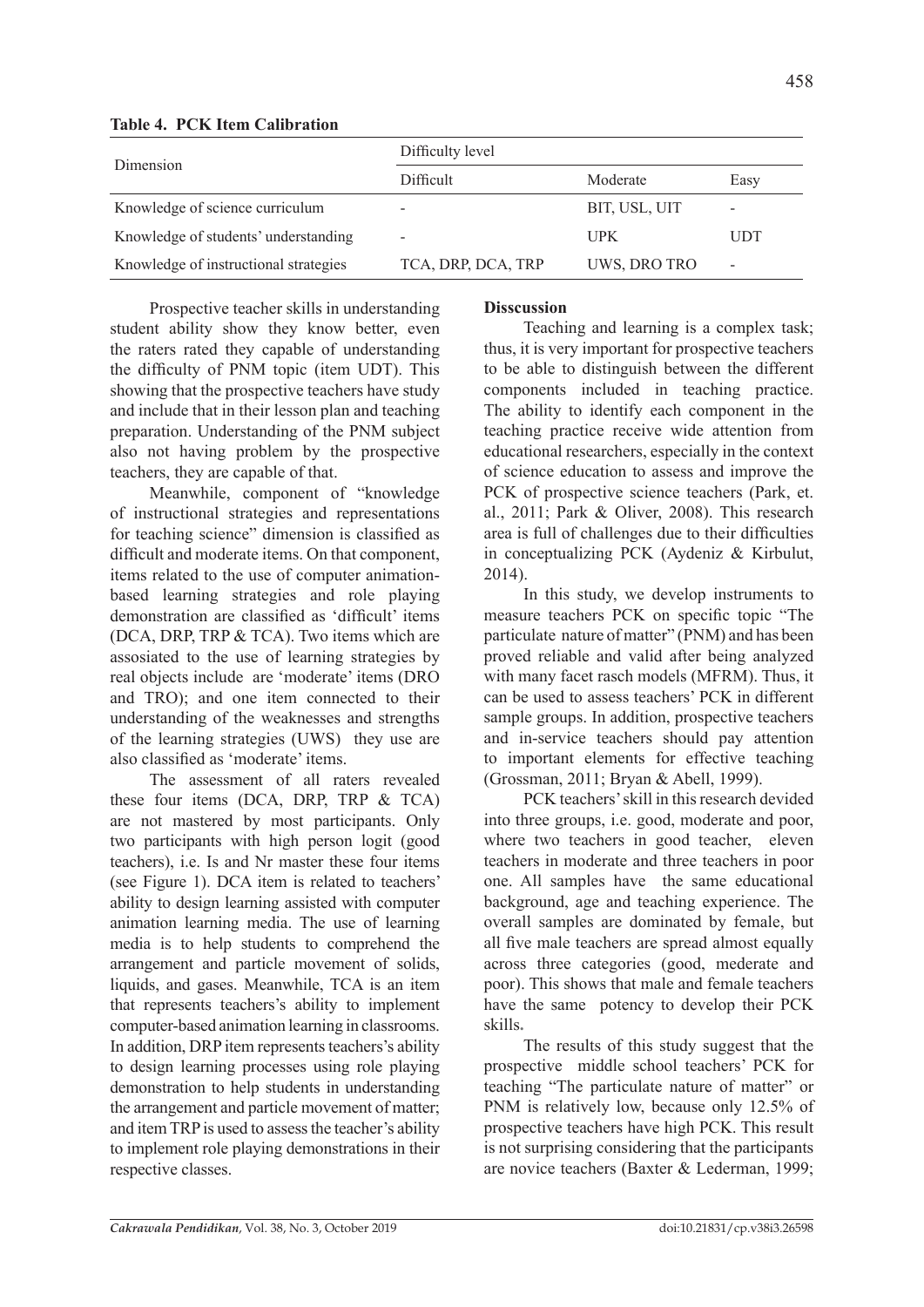NRC, 1996; Van Driel, et. al., 2002) and PCK is directly related to the practice of teaching and learning which is a complex task (Grossman, 2011). Exploring the PCK development for prospective teachers who participate in a year training program is quite interesting because quality of Indonesian teachers is of great interest (De Ree, et. al., 2018). In addition, assessment and analysis of each PCK component in a teacher training program or teacher professional development is useful for evaluating and designing the next program.

Analysis with MFRM clearly illustrates the teacher's ability in three PCK components, i.e. knowledge of science curriculum, knowledge of students' understanding in science and knowledge of instructional strategies and representations for teaching science (Magnusson, et. al., 1999). The results indicate that the majority of teachers demonstrates low ability in terms of " knowledge of instructional strategies and representations for teaching science", while the prospective teachers have low understanding of knowledge of science curriculum and knowledge of students' understanding in science. These findings suggest that teachers' understanding of knowledge of science curriculum and knowledge of students' understanding in science influence the understanding of representations and conceptual teaching strategies. This is in line with Sen, Oztekin & Demirdogen (2018) that content knowledge supports knowledge of learning strategies and even students' understanding of science.

The MFRM analysis, revealed that they prefer the use of real objects to learn the differences on the macroscopic nature of solids, liquids and gases. They have not been able to determine and implement effective learning strategies to understand their submicroscopic properties, namely differentiating the nature of particles in solids, and liquids. In fact, understanding of the submacroscopic nature is important to be mastered by middle school students, because this is the basis in learning other science concepts (Snir, et. al., 2003; Gabel, 1991). Learning the abstract nature of particles is a challenge for teachers, but middle school age students are already in the formal operational stage so teachers must be able to facilitate it (Toplish, 2010; Nakhleh, et. al., 2005; Ayas, et. al., 2010).

The very striking result in this study is the majority of prospective teachers do not master computer animation-based learning strategies to visualize the distance and motion of particles in matter. Even though they are millennials who are already familiar with information technology. Likewise by visualizing it using real objects with role playing demonstration where both of these strategies have been proven effective to facilitate students in understanding the kinetic theory of matter related to the distance and motion of particles in solids, liquids and gases (Tsai, 1999; Purvis, 2006; Boz & Boz, 2008).

This case shows that most of science teachers in the case of the professional teacher development program are still struggle to teach science at middle school level. It indicated area for professional development in Indonesia (De Ree, et. al., 2018). Most teachers in the study need to be trained in designing and implementing effective learning strategies. They seem to be more subject to regulation and bureaucracy, so, they conducted learning in class as what is guided in the teacher's manual on the implementation of the latest curriculum. This is in line with Bjork's (2005) finding that teachers in Indonesia are reluctant to improve authority and independence (teaching creativity). This is possibly due their limited competences in terms of content knowledge and pedagogical knowledge. This assumption needs to be proven by further research, although some studies have shown that teacher competence in Indonesia is indeed low (De Ree, et. al., 2018).

These results provide benefits for both prospective science teachers and teacher educators. The prospective teachers gain insight that teaching is not simple, but there is knowledge and understanding that must be possessed. Deeper content knowledge will guide them in establishing the right learning sequence and perspective for middle school students on that topic. In addition, the teachers will be inspired to teach the science concepts appropriately and effectively (Grossman, 2011) for middle school students. The PNM topic is very useful as a basis for learning other scientific concepts (Haidar, 1997; Snir, et. al., 2003; Tsai, 1999). In the end, the teachers reflect on whether the learning strategies that have been implemented are effective to help students gain the right concepts of science.When both prospective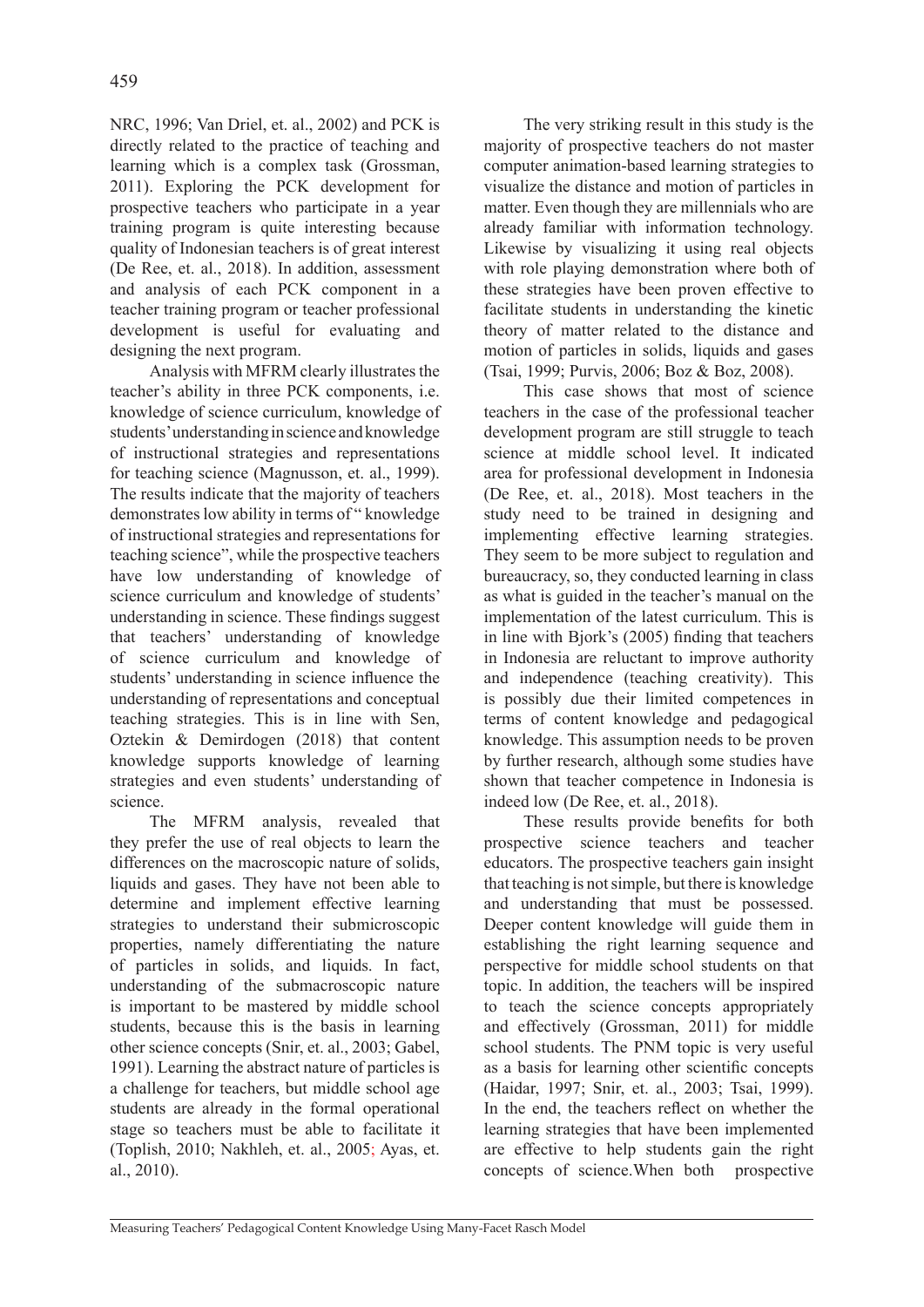science teachers and teacher educators are aware that PCK is related to how teachers teach a specific topic to help students understand science concept comprehensively, teacher educators should more emphased on TSPCK in teacher professional development (Van Driel & Berry (2012; Gess-Newsome, 2015). Each topic has its own characteristics, so teacher training will not be effective if it is carried out en masse, both in terms of the number of training participants and in the content curriculum training (Nealsen, 2003).

This study is limited to only explore the middle school science teachers' PCK on a specific topic "The particulate nature of matter". PCK-based teacher professionalism should be directed at teaching certain topics (Gess-Mewsome, 2015). Thus, this research is expected to motivate PCK research on various topics of teaching at various levels of school and other disciplines. Given the relatively low quality of Indonesian education, using PCK to improve the quality of teaching in the context of teacher professional development is important (Loughran, et. al., 2004; Van Driel & Berry, 2012).

# **CONCLUSION**

MFRM analysis has provided complete information related item quality, item difficulty and the ability of prospective science teachers' PCK. Those information includes the ability of PCK in each of its components which is useful in analyzing the strengths and weaknesses of teachers of professional competence. The majority of respondent in this case, need to improve their PCK specifically in terms of Knowledge of instructional strategies and representations for teaching science". The analysis results show that most of prospective teachers are still struggle to teach science at the middle school level because they are not optimal in teaching differences in the submicroscopic nature of materr. Most of them are still dominant in teaching differences in solid, liquid and gas based on macroscopic nature. Mastery of effective learning strategies related to the arrangement and distance of particles in the matter is still low, such as the using of computer animation and role playing demonstrations to describe the distance and motion of particles in solids, liquids and gases. The ability of PCK in the components of Knowledge of science curriculum" and "Knowledge of students' understanding in science is also only at a moderate level.

# **ACKNOWLEDGEMENTS**

This research funded by the Director General of Research and Development Strengthening the Ministry of Research, Technology and Higher Education of the Republic of Indonesia No. 3 / E / KPT / 2018.

# **REFERENCES**

- AAAS, American Association for the Advancement of Science. (1993). *Dialogue on early childhood science, mathematics, and technology education.* Washington, DC: Author.
- Abell, S. K. (2008). Twenty years later: Does pedagogical content knowledge remain a useful idea? *International Journal of Science Education, 30*(10), 1405-1416. doi:10.1080/09500690802187041.
- Al-Samarrai, S., Chang, M. C., Ragatz, A. B., Shaeffer, S., Stevenson, R., & De Ree, J.J. (2013). *Teacher reform in Indonesia: The role of politics and evidence in policy making: Main Report (English)*. Directions in development, Human development. Washington DC: World Bank Group.
- Ayas, A., Özmen, H. & **Çalık, M.** (2010). Students' conceptions of the particulate nature of matter at secondary and tertiary level. *International Journal of Science and Mathematics Education*, *8*(1), 165*-*184. doi:10.1007/s10763-009-9167-x.
- Aydeniz, M. & Kirbulut, Z. D. (2014). Exploring challenges of assessing pre-service science teachers' pedagogical content knowledge (PCK), *Asia-Pacific Journal of Teacher Education*, *42*(2), 147-166. doi :10.1080/1359866X.2014.890696.
- Ball, D. L., Thames, M. H., & Phelps, G. (2008) Content knowledge for teaching: What makes it special? *Journal of*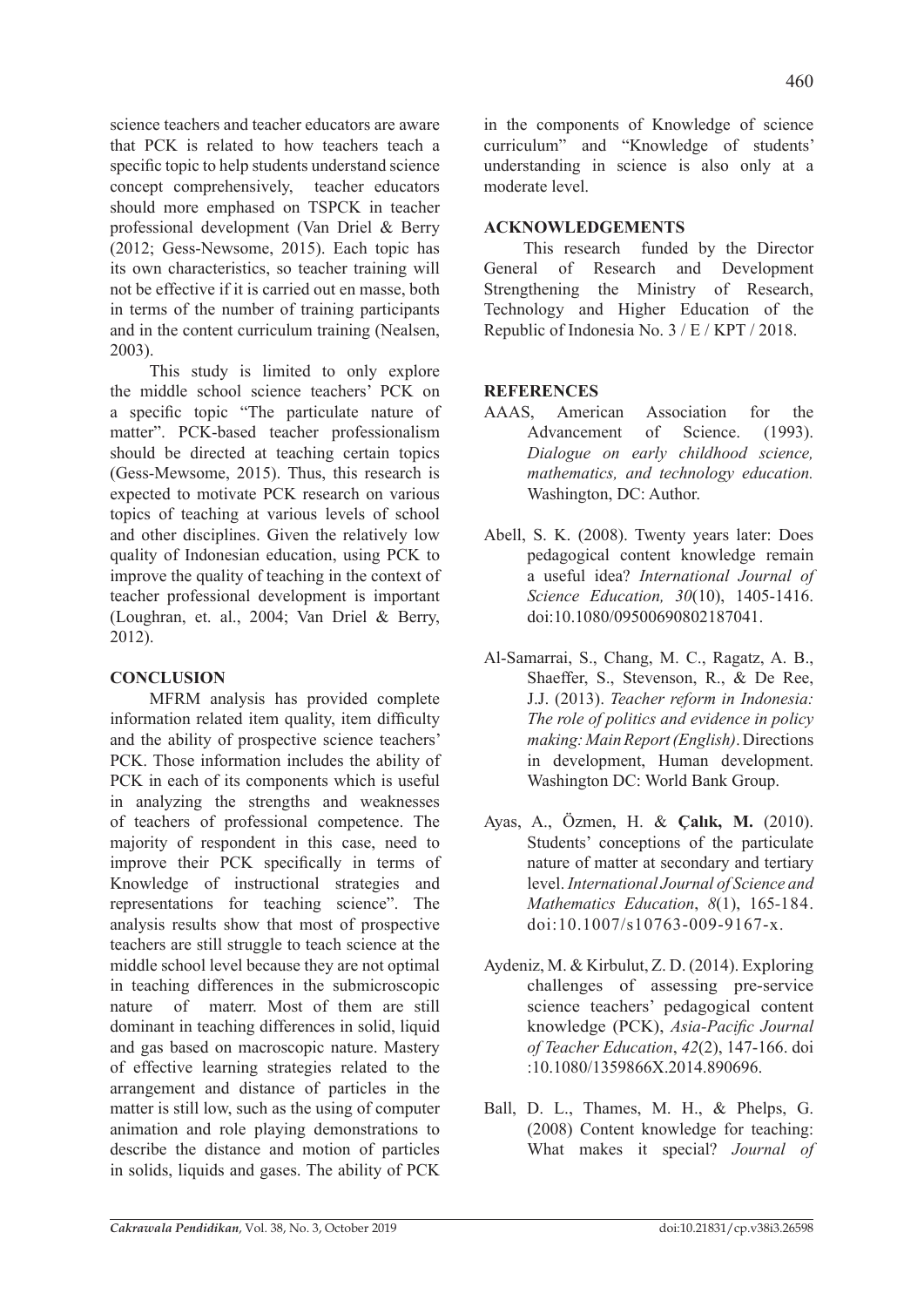*Teacher Education, 59*(5), 389-407. doi:10.1177/0022487108324554.

- Baxter, J. A., & Lederman, N. G. (1999). Assessment and measurement of pedagogical content knowledge. In J. Gess-Newsome & N. G. Lederman (Eds.), *Examining pedagogical content knowledge* (pp. 147-163). Boston, MA: Kluwer.
- Bjork, C. (2005). *Teachers, schools, and central bureaucracy* (1<sup>st</sup> ed.). New York, NY: Routledge.
- Bond, T. G., & Fox, C. M. (2015). *Applying the rasch model, fundamental measurement in the human sciences* (3rd ed.). NewYork, NY: Routledge.
- Boone, W. J., Staver, J.R., & Yale, M.S. (2014). *Rasch Analysis in the Human Sciences.* Dordrecth: Springer.
- Boz, N. & Boz, Y. (2008). A qualitative case study of prospective chemistry teachers' knowledge about instructional strategies: Introducing particulate theory. *Journal of Science Teacher Education*, *19*(2), 135- 156. doi:10.1007/s10972-007-9087-y.
- Bryan, L. A., & Abell, S. K. (1999). Development of professional knowledge in learning to teach elementary science*. Journal of Research in Science Teaching*, 36, 121-139. doi:10.1002/(SICI)1098- 2736(199902)36:2<121::AID-TEA2>3.0.CO;2-U.
- Davidowitza, B. & Potgieterb, M. (2016). Use of the Rasch measurement model to explore the relationship between content knowledge and topic-specific pedagogical content knowledge for organic chemistry. *International Journal of Science Education*, *38*(9), 1483-1503. doi:10.108 0/09500693.2016.1196843.
- De Ree, J., Muralidharan, K., Pradhan, M. & Rogers, H. (2018). Double for nothing? Experimental evidence on an unconditional teacher salary increase in Indonesia *The*

*Quarterly Journal of Economics*, *133*(2), 993-1039. doi:10.1093/qje/qjx040.

- Engelhard, Jr, G. (2013). *Invariant measurement: Using Rasch models in the social, behavioral and health sciences*. New York, NY: Routledge.
- Fisher, W. P. Jr. (2007). Rating scale instrument quality criteria. *Rasch Measurement Transactions, 21*(1), 1095.
- Gabel, D. (1991). *Improving chemistry achievement through emphasis on the particle nature of matter.* Paper presented in annual meeting of National Association for Research in Science Teaching, Lake Geneva, Wisconsin.
- Gess-Newsome, J. (2015). A model of teacher professional knowledge and skill including. In A. Berry, P. Friedrichsen, & J. Loughran (Eds.), *Re-examining pedagogical content knowledge in science education* (pp.28-42). New York, NY: Routledge.
- Gelman, R. & Baillargeon, R. (1983). A review of Piagetian concepts, chapter in Paul H Mussen, Hand book of child psycology, 4th edition. Vol. 1. New York, NY: John Willey & sons.
- Grossman, P. (2011). Framework for teaching practice: A brief history of an idea. *Teachers College Record*, *113*(12), 2836- 2843.
- Haidar, A. H. (1997). Prospective chemistry teachers' conceptions of the conservation of matter and related concepts. *Journal of Research in Science Teaching*, *34*(2), 181-197. doi:10.1002/(SICI)1098- 2736(199702)34:2<181::AID-TEA5>3.0.CO;2-P.
- Harrison, A. G., & Treagust, D. F. (2002). The particulate nature of matter: Challenges in understanding the submicroscopic world. In J. K. Gilbert, O. De Jong, R. Justi, D. F. Treagust & J. H. Van Driel (Eds.), *Chemical education:*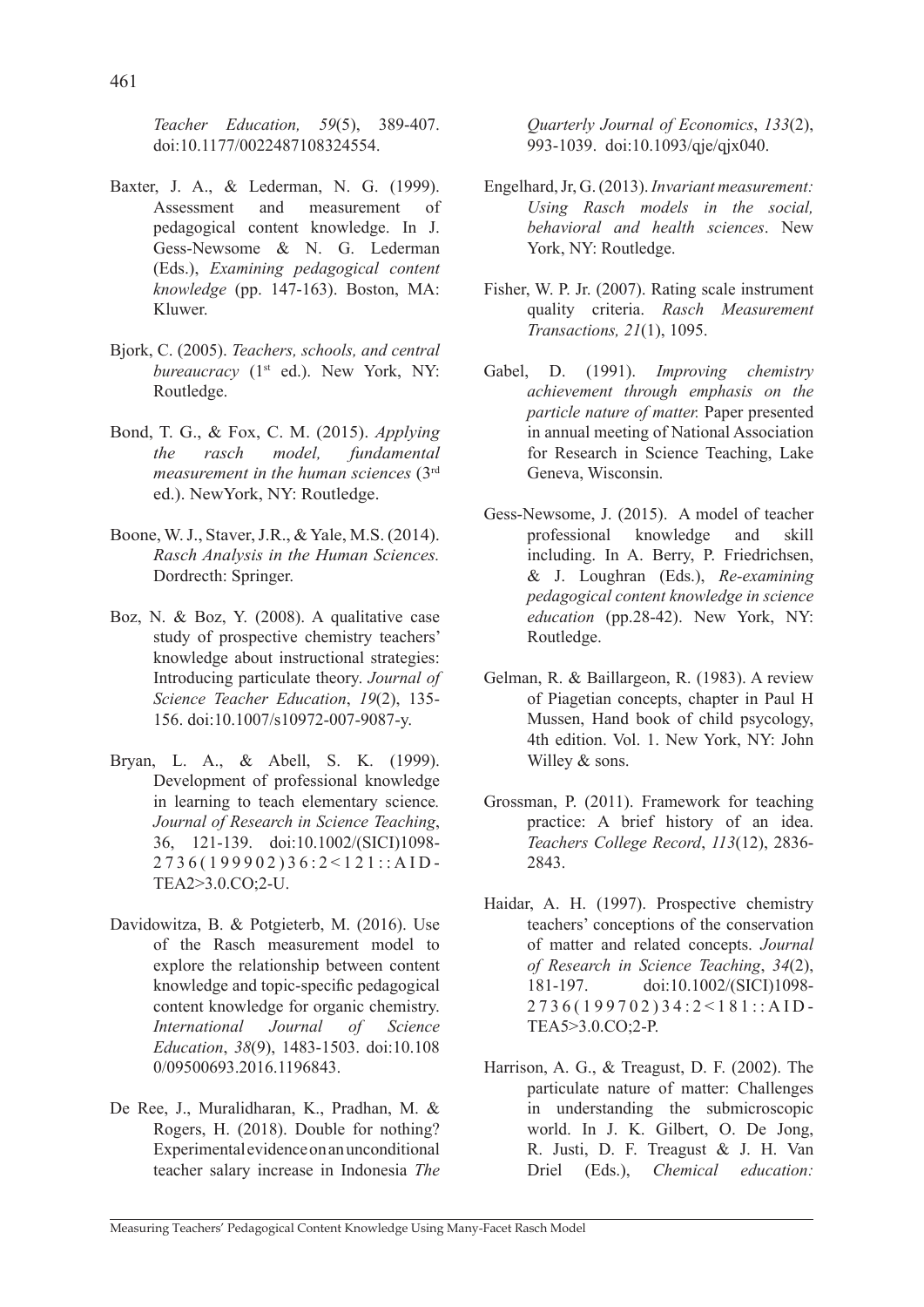462

*Towards a research-based practice* (pp. 189–212). The Netherlands: Kluwer Academic Publishers. doi:10.1007/0-306- 47977-X\_9.

- Henze, I. & Van Driel, J. (2015). Toward a more comprehensive way to capture PCK in its complexity. In A. Berry, P. Friedrichsen & J. Loughran (Eds). *Re-examining pedagogical content knowledge in science education*: *Teaching and learning in science series* (pp 120-134). New York, NY: Routledge Press.
- Henze, I., Van Driel, J. H. & Verloop, N. (2008). Development of experienced science teachers' pedagogical content knowledge of models of the solar system and the universe, *International Journal of Science Education*, *30*(10), 1321-1342. doi:10.1080/09500690802187017.
- Kind, V. (2009). Pedagogical content knowledge in science education: perspectives and potential for progress. *Studies in Science Education*, *45*(2), 169-204. doi:10.1080/03057260903142285.
- Linacre, J. M. (2017, Autumn 2017). Teaching Rasch Measurement, *Rasch Measurement Transactions*, *31*( 2), 1630-1631.
- Linacre, J. M. (2013). A User's Guide to FACETS Rasch-Model Computer ProgramsVersion3.71.3. Chicago: Winsteps.
- Loughran, J., Mullhall, P.J , & Berry, A. (2004). In search of pedagogical content knowledge in science: Developing ways of articulating and documenting professional practice. *Journal of Research in Science Teaching*, *41*(4), 370-391. doi:10.1002/ tea.20007.
- Loughran, J. J., Berry, A. K., & Mulhall, P. J. (2006). *Understanding and developing science teachers' pedagogical content knowledge.* (1<sup>st</sup> ed.). Rotterdam, Netherlands: Sense Publishers.
- Magnusson, S., Krajcik, L., & Borko, H. (1999). Nature, sources and development of pedagogical content knowledge. In J. Gess-Newsome & N. G. Lederman (Eds.), *Examining pedagogical content knowledge* (pp. 95-132). Dordrecht, Netherlands: Kluwer. doi:10.1007/0-306- 47217-1\_4.
- Majid, A. (2013). *Implementasi Kurikulum 2013 kajian teoritis dan praktis*. Bandung, Indonesia: PT. Remaja Rosdakarya.
- Mavhunga, E. & Rollnick, M. (2011). Improving PCK of Chemical Equilibrium in Preservice Teachers*. African Journal of Research in Mathematics, Science and Technology Education, 17*(1-2), 113– 25. doi:10.1080/10288457.2013.828406.
- Mavhunga, E. & Rollnick, M. (2013). Improving PCK of chemical equilibrium in pre-service teachers, *African Journal of Research in Mathematics, Science and Technology Education*, 17(1-2), 113-125. doi:10.1080/10288457.2013.828406.
- Nakhleh, M. B., Samarampungavan, A. & Saglam, Y. (2005). Middle school students' beliefs about matter. *Journal of Research in Science Teaching*, *42*(5), 581-612. doi: 10.1002/tea.20065.
- NRC, National Research Council. (1996). *National science education standard.* Washington, DC: National Academic Press.
- NCATE, National Council for Accreditation of Teacher Education. (2001). Professional standards for the accreditation of schools, colleges, and departments of education. Washington, DC: Author.
- Nealsen. H. D., (2003). Reforms to teacher education in Indonesia: Does more mean better?, *Asia Pacific Journal of Education*, *18*(2), 9-25. doi:10.1080/0218879980180203.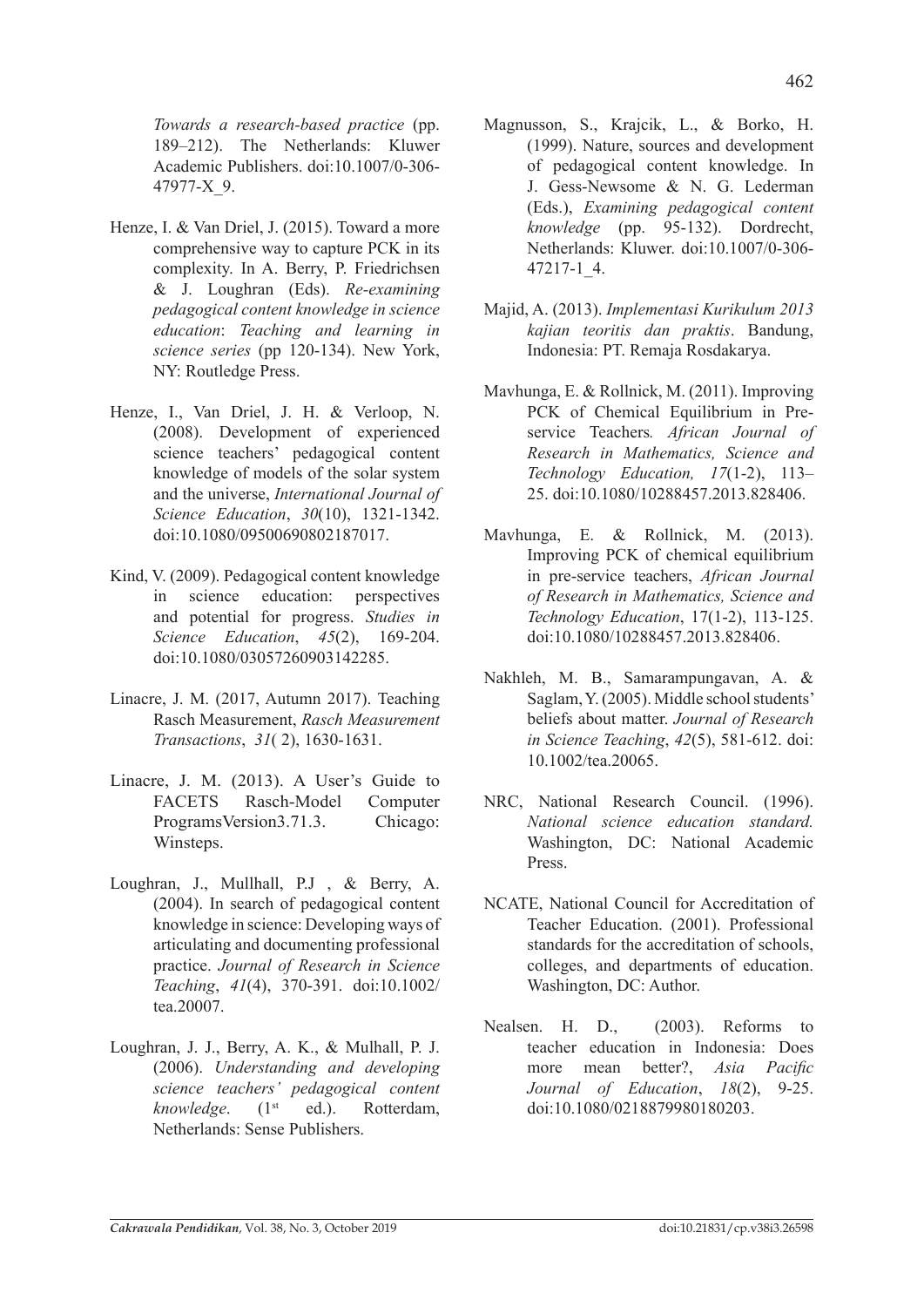- Nilsson, P. (2008). Teaching for understanding: The complex nature of pedagogical content knowledge in pre- service education. *International Journal of Science Education*, *30*(10), 1281-1299. doi:10.1080/09500690802186993.
- NSTA, National Science Teaching Association. (1995). NSTA standards for science teacher preparation. Arlington, VA: Author.
- Park, S., & Oliver, J. S., (2008). Revisiting the conceptualisation of pedagogical content knowledge (PCK): PCK as a conceptual tool to understand teachers as professionals. *Research in Science Education*, *38*(3), 261-284. doi:10.1007/ s11165-007-9049-6.
- Park, S., Jang, J. Y., Chen, Y-C., & Jung, J. (2011). Is Pedagogical Content Knowledge (PCK) necessary for reformed science teaching? Evidence from an empirical study. *Research in Science Education*, *41*(2), 245-260. doi:10.1007/s11165-009- 9163-8.
- Park, S. & Suh, J. K. (2015). From portraying toward assessing PCK: drivers, dilemmas, and directions for future research. In A. Berry, P. Friedrichsen & J. Loughran (Eds*). Re-examining pedagogical content knowledge in science education, teaching and learning in science series* (pp 104- 119). New York, NY: Routledge Press.
- Perera, C. J., Sumintono, B., & Na, J. (2018). The psychometric validation of the principal practices questionaire based on item response theory. *International Online Journal of Educational Leadership*, *2*(1), 21-38. doi:10.22452/iojel.vol2no1.3.
- Pitjeng, P. (2014). Novice unqualified graduate science teachers' topic specific pedagogical content knowledge, content knowledge and their beliefs about teaching. In H. Venkat, M. Rolnick, M. Askew & J. Loughran (Eds). *Exploring mathematics and science teachers' knowledge:*

*windows into teacher thinking* (pp. 65- 83). Abingdon, England: Routledge.

- Postholm, M. B. (2012). Teachers' professional development: A theoretical review. *Educational Research*, *54*(4), 405-429. do i:10.1080/00131881.2012.734725.
- Purvis, D. (2006, January). *Fun with Phase Changes*, NSTA Web News Digest Science and Children Feature. Retrieved from http://www.nsta.org/publications/ news/story.aspx?id=51497.
- Rahman, B., Abdurahman, A., Kadariyanto, B., & Rusminanto, N. E. (2015). Teacher based scaffolding as a teacher professional development program in Indonesia. *Australian Journal of Teacher Education*, *40*(11), 67-78. doi:10.14221/ ajte.2015v4on11.4.
- Rohaan, E. J., Taconis, R., & Jochems, W. M. G. (2009). Measuring teachers' pedagogical content knowledge in primary technology education. *Research in Science & Technological Education*, *27*(3), 327-338. doi:10.1080/02635140903162652.
- Sen, M., Öztekin, C. & Demirdöğen, B. (2018). Impact of content knowledge on pedagogical content knowledge in the context of cell division, *Journal of Science Teacher Education*, *29*(2), 102-127. doi:1 0.1080/1046560X.2018.1425819.
- Smith, P. S., & Banilower, E. R. (2015). Assessing PCK: A new application of the uncertainty principle. In A. Berry, P. Friedrichsen, & J. Loughran (Eds.), *Re-examining pedagogical content knowledge in science education, teaching and learning in science* series (pp. 88-103). New York, NY: Routledge.
- Shulman, L. (2015). PCK its genesis and exodus. In A. Berry, P. Friedrichsen & J. Loughran (Eds), *Re-examining pedagogical content knowledge in science education, teaching and learning in science* series (pp 104- 119). New York, NY: Routledge Press.